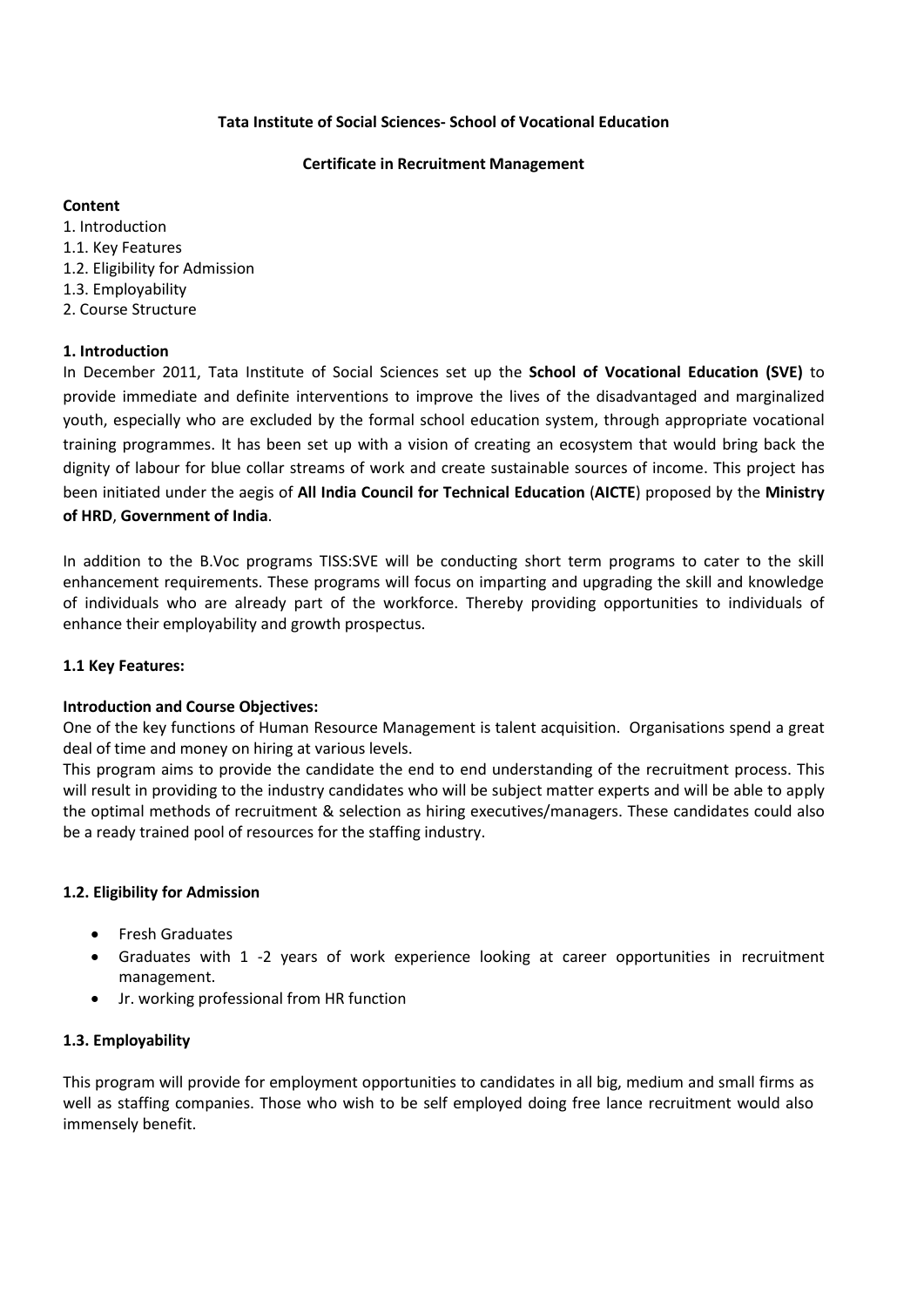# **2. Course Structure**

**Course Duration-**The course would be for a total duration of 120 hours. These could be completed in the following ways-

- a. 4 month evening course for working professionals ( 1.5 hours Mon-Friday)
- b. 4 months weekend course ( 7.5 Hours on Sat/Sun)
- c. One month course ( 7.5 hours Mon-Friday) for students during vacation

# **3. Examination and Assessment**

Students will be assessed on project work and a written examination that will be conducted at the end of the course

# **Syllabus For Certificate in Recruitment Management**

# **Introduction:**

The recruitment function is one of the most important functions in the process of organisation building. Nonetheless, the emphasis on this activity and the availability of trained resources to execute this function is grossly inadequate. Correspondingly, the staffing industry in India is coming of age and the entire field of recruitment, selection, staffing & resource planning is getting increasingly specialised. There are barely any specialised courses addressing this need and even the HR MBA's fleetingly cover the subject.

This course has thus been designed to provide a trained workforce to recruitment teams in any industry, as well as specifically for Staffing firms.

### **Main Concepts:**

Recruitment functions in organisations and staffing firms.

### **Learning Objectives:**

- Broad understanding of recruitment function in organisations
- Write an appropriate Job description & Job specification
- Plan the process of recruitment based on the need
- Use online tools to post jobs
- Shortlist resumes & conduct interviews
- Make an effective head hunting call
- Conduct salary negotiations with candidates
- Carry out joining formalities & induction process

# **Course Content:**

- 1. Introduction to Recruitment Function
- 2. Brief on the staffing Industry